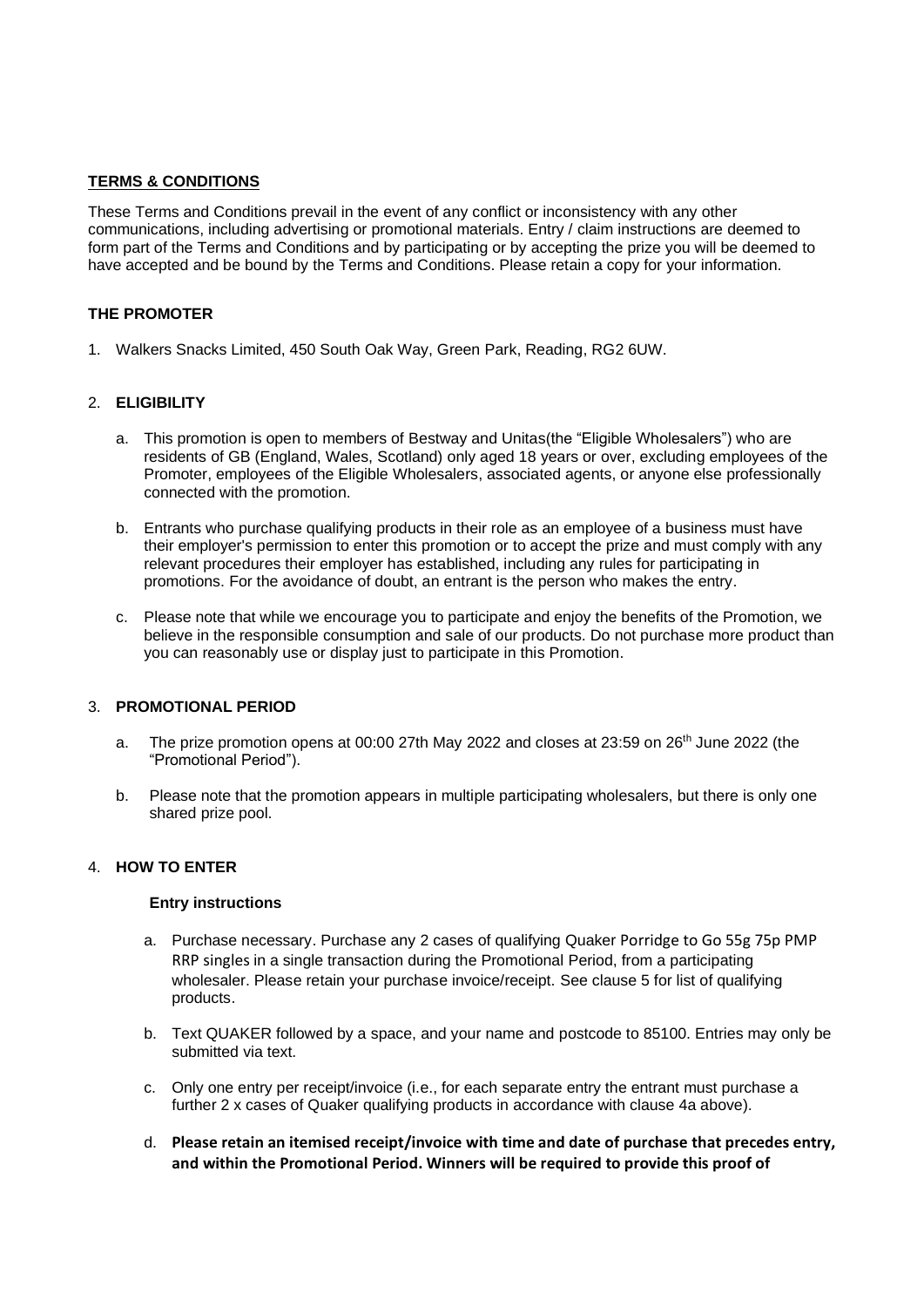### **purchase when claiming their prize.**

# 5. **QUALIFYING PRODUCTS**

#### **Any 2 cases of the following products:**

Quaker Porridge To Go Golden Syrup 55g 75p PMP RRP, Quaker Porridge To Go Strawberry, Raspberry & Cranberry 55g 75p PMP RRP

- 6. No third party or bulk entries. Entries via third parties or syndicates, entries by macros or other automated means and entries which do not satisfy the requirements of these Terms and Conditions in full will be disqualified. If it becomes apparent in the reasonable opinion of the Promoter that any entrant is using any means to circumvent this condition such as, and without limitation, fraudulently falsifying data; acting fraudulently or dishonestly in the opinion of the Promoter; using identities other than their own; creating fake identities or using any other automated or manual means in order to increase that participant's entries or otherwise acting in violation of these terms, these participants will be disqualified, and any prize entitlement will be void.
- 7. Entrants must have a mobile phone able to send and receive messages to/from 5-digit short codes. Messages charged at network provider's standard network rate, but there is no charge to the participant for the returned bounce back text message. Texts are not usually included in any text inclusive packages, please check with your network provider if you are not sure of your standard network rate. Users on virtual mobile networks may not be able to text the short code. Please check with your network provider. Text lines are open 24 hours until 23:59 on the closing date. Ask the bill payer before texting. If you text after the closing date, you will not be entered but you will be charged. Take care when entering the text code; the Promoter is not responsible for mistypes, and you may be charged at a higher rate. If you are unable to send a text, please check with your network operator first. For technical issues only, call 0333 335 3351 between Monday and Friday from 9.30am to 5pm excluding public holidays. The Promoter does not accept responsibility for entries or claims that are delayed or not received due to transmission, network or software problems or any other reason beyond the Promoter's control.
- 8. Entry will be confirmed with a 'Thank You' message response. There is no charge to the entrant for this message.

## 9. **PRIZE FUND**

- a. There are 5 x prizes of £1,000 (the '**Prize**')
- b. The Prize can be provided as either:

- a cheque in the name of the winner, sent to the business address provided on the winner's proof of purchase; - or a bank transfer (to a UK bank account in the winner's name);

- c. For the avoidance of doubt, the Prize will be awarded to the person who has made the entry
- d. Delivery of the Prize will be arranged within 28 working days of the end of the Promotional Period, by a third-party agency.
- e. **Covid-19:** The Promoter shall not be liable in any way for its inability to meet these timeframes in the event of any national or local lockdowns, or any circumstances resulting from Covid-19, which affect the prize delivery supply chain. Should Covid-19 affect the ability to meet these deadlines, the Promoter will fulfil its obligations as soon as it is reasonably possible.
- f. Winners will be responsible for any tax liability which may arise in connection with their receipt of the prize.
- **g.** Prizes are not transferable and there is no alternative.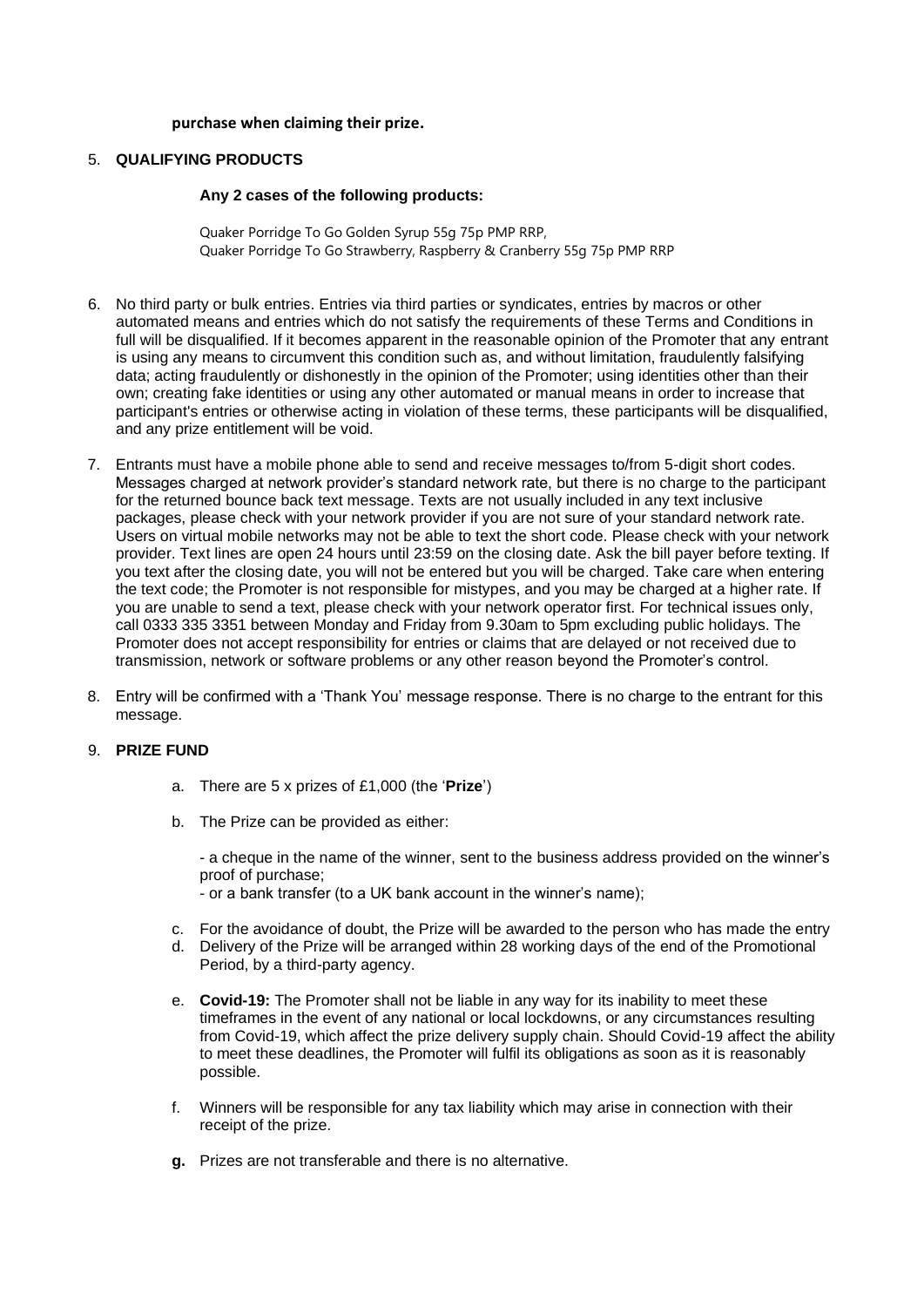**h.** The Promoter reserves the right to replace the Prize with an alternative prize of equal or higher value if circumstances beyond the Promoter's control makes it necessary to do so.

#### **i. Only one prize per person.**

# 10. **WINNER SELECTION**

a. The 5x winners will be independently drawn using a random number generator within 28 days of the end of the Promotional Period.

# 11. **WINNER NOTIFICATION**

- a. The 5 winners will be notified by text message and called by a third party on the phone number used to enter the promotion, within 28 days of the end of the Promotional Period and asked to send their proof of purchase to an email address of which details will be provided on the call. It is the responsibility of the entrant to ensure that they respond to the winner notification, either by answering the call, returning a voicemail message left by calling the freephone number provided in the message and sending the required information in an email. Winners who do not respond within the initial 7 days of the initial prize notification, will be phoned again and given a further 7 days to respond. If contact cannot be made, or the prize is not claimed, within 14 days of the initial prize notification date an alternative winner will be drawn. The Promoter cannot be held responsible for winners failing to supply accurate information which affects prize acceptance or delivery of their prize.
- b. The Promoter reserves the right to verify winners and ask for proof of eligibility, identity, age, address, employer's permission (where relevant) and invoice with proof of purchase and to disqualify an entrant and withdraw prize entitlement where there are reasonable grounds to believe there has been a breach of these Terms and Conditions. The Promoter reserves the right to disqualify any entrant where it has reasonable grounds to believe that the entrant requires permission from their employer to participate in this promotion and that they do not have such permission (or have not complied with any procedures or rules of their employer governing participation in promotions).
- c. The Promoter does not accept any responsibility in the event a winner is not able to take their prize.

## 12. **LIMITATION OF LIABILITY**

a. Entry to the Promotion is at the entrant's sole risk. Except as specifically set out herein and to the maximum extent permitted by law, all conditions, warranties and representations expressed or implied by law are hereby excluded. To the fullest extent permitted by law, the Promoter, its agents and distributors hereby excludes and shall not have any liability to any entrant or third party in connection with or arising out of this promotion howsoever caused, including for any costs, expenses, claims, forfeited prizes, damages and other liabilities (whether in contract, tort or otherwise), provided that nothing herein shall operate so as to limit or exclude our liability for personal injury or death caused by the Promoter's negligence. For the avoidance of doubt, this clause shall also apply in respect of any prize provided by a third-party provider.

# 13. **DATA PROTECTION**

a. Any and all personal data provided by you in connection with this Promotion will be used solely by the Promoter (or its appointed agents) to: (i) assist with running the Promotion; and/or (ii) conduct analytics to improve the Promoter's promotions, products or services. The Promoter (or its appointed agents) will not contact you for reasons other than this Promotion unless you have provided your express consent. All personal data will be handled in accordance with the Promoter's privacy policies, available at: https://pepsicoprivacypolicy.com/en?domain=walkers.co.uk